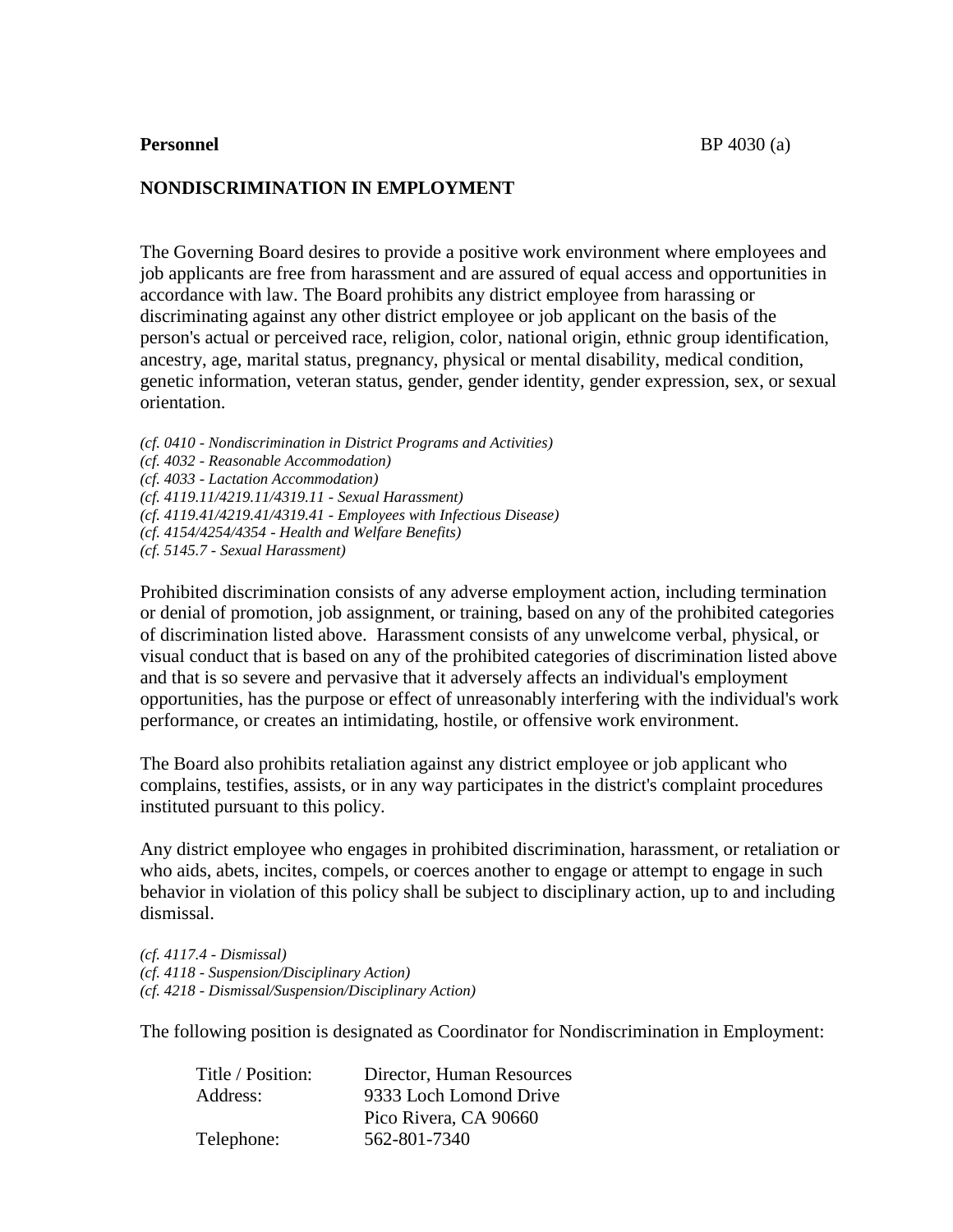Any employee or job applicant who believes that he/she has been or is being discriminated against or harassed in violation of district policy should, as appropriate, immediately contact his/her supervisor, the Coordinator, or the Superintendent who shall advise the employee or applicant about the district's procedures for filing, investigating, and resolving any such complaint.

Complaints regarding employment discrimination or harassment shall immediately be investigated in accordance with AR 4031 - Complaints Concerning Discrimination in Employment.

#### *(cf. 4031 - Complaints Concerning Discrimination in Employment)*

Any supervisory or management employee who observes or has knowledge of an incident of prohibited discrimination or harassment shall repo

rt the incident to the Coordinator or Superintendent as soon as practical after the incident. All other employees are encouraged to report such incidents to their supervisor immediately.

#### **Training and Notifications**

The Superintendent or designee shall provide training to employees about how to recognize harassment and discrimination, how to respond appropriately, and components of the district's policies and regulations regarding discrimination.

*(cf. 4131- Staff Development) (cf. 4231- Staff Development) (cf. 4331- Staff Development)*

The Superintendent or designee shall regularly publicize, within the district and in the community, the district's nondiscrimination policy and the availability of complaint procedures. Such publication shall be included in each announcement, bulletin, or application form that is used in employee recruitment. (34 CFR 100.6, 106.9)

The district's policy shall be posted in all district schools and offices including staff lounges and student government meeting rooms. (5 CCR 4960)

*Legal Reference: EDUCATION CODE 200-262.4 Prohibition of discrimination CIVIL CODE 51.7 Freedom from violence or intimidation GOVERNMENT CODE 11135 Unlawful discrimination 12900-12996 Fair Employment and Housing Act PENAL CODE 422.56 Definitions, hate crimes Legal Reference: (Continued on next page)*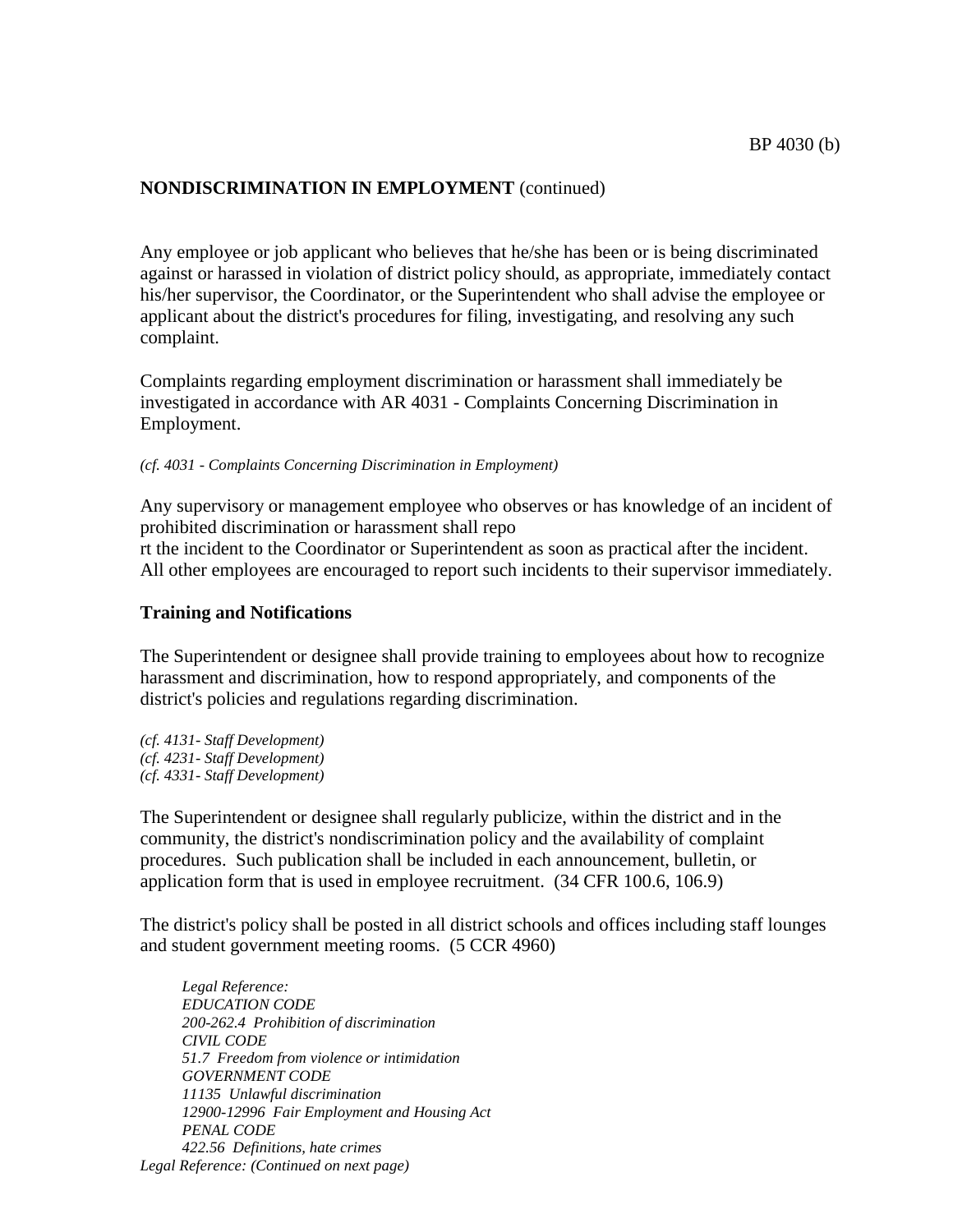*CODE OF REGULATIONS, TITLE 2*

*7287.6 Terms, conditions and privileges of employment CODE OF REGULATIONS, TITLE 5 4900-4965 Nondiscrimination in elementary and secondary education programs UNITED STATES CODE, TITLE 20 1681-1688 Title IX of the Education Amendments of 1972 UNITED STATES CODE, TITLE 29 621-634 Age Discrimination in Employment Act 794 Section 504 of the Rehabilitation Act of 1973 UNITED STATES CODE, TITLE 42 2000d-2000d-7 Title VI, Civil Rights Act of 1964, as amended 2000e-2000e-17 Title VII, Civil Rights Act of 1964, as amended 2000ff-2000ff-11 Genetic Information Nondiscrimination Act of 2008 2000h-2-2000h-6 Title IX of the Civil Rights Act of 1964 6101-6107 Age discrimination in federally assisted programs 12101-12213 Americans with Disabilities Act CODE OF FEDERAL REGULATIONS, TITLE 28 35.101-35.190 Americans with Disabilities Act CODE OF FEDERAL REGULATIONS, TITLE 34 100.6 Compliance information 104.7 Designation of responsible employee for Section 504 104.8 Notice 106.8 Designation of responsible employee and adoption of grievance procedures 106.9 Dissemination of policy 110.1-110.39 Nondiscrimination on the basis of age COURT DECISIONS Thompson v. North American Stainless LP, (2011) 131 S.Ct. 863* Shephard v. Loyola Marymount, (2002) 102 Cal.App.4th 837 *Management Resources: EQUAL EMPLOYMENT OPPORTUNITY COMMISSION PUBLICATIONS*

*Questions and Answers: Religious Discrimination in the Workplace, 2008 Enforcement Guidance: Reasonable Accommodation and Undue Hardship under the Americans with Disabilities Act, October 2002 Enforcement Guidance: Vicarious Employer Liability for Unlawful Harassment by Supervisors, June 1999 U.S. DEPARTMENT OF EDUCATION, OFFICE FOR CIVIL RIGHTS PUBLICATIONS Notice of Non-Discrimination, August 2010 WEB SITES California Department of Fair Employment and Housing: http://www.dfeh.ca.gov U.S. Department of Education, Office for Civil Rights: http://www.ed.gov/about/offices/list/ocr*

*U.S. Equal Employment Opportunity Commission: http://www.eeoc.gov*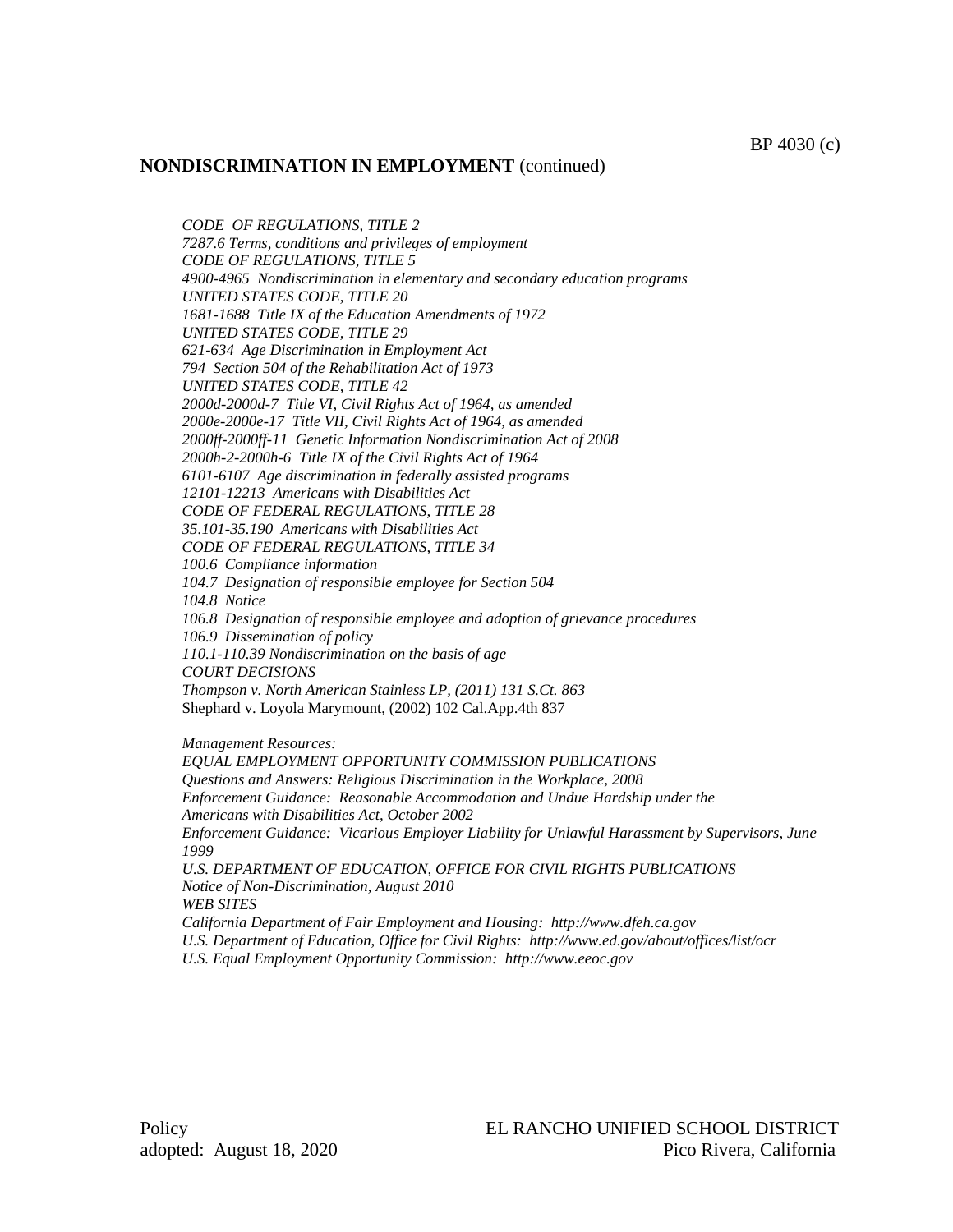# **NON-DISCRIMINATION IN EMPLOYMENT**

All allegations of discrimination in employment, including those involving an employee, job applicant, intern, volunteer, or other person contracted to provide services to the district shall be investigated and resolved in accordance with procedures specified in this administrative regulation.

*(cf. 0410 – Nondiscrimination in District Programs and Activities) (cf. 1240 – Volunteer Assistance) (cf. 3312 – Contracts) (cf. 3600 – Consultants) (cf. 4032 – Reasonable Accommodation)* 

The district designates the position identified below as its coordinator for nondiscrimination in employment (coordinator) to organize and manage the district's efforts to comply with state and federal nondiscrimination laws and to answer inquiries regarding the district's nondiscrimination policies. The coordinator may be contacted at:

Director, Human Resources 9333 Loch Lomond Drive Pico Rivera, CA 90660 (562)801-7340

### **Measures to Prevent Discrimination**

To prevent unlawful discrimination, harassment, and retaliation in district employment, the Superintendent or designee shall implement the following measures:

1. Display in a prominent and accessible location at every work site where the district has employees, and post electronically in a conspicuous location on computers for employee use, up-to-date California Department of Fair Employment and Housing (DFEH) posters on the prohibition of workplace discrimination and harassment, the rights of transgender employees, and the rights and obligations of employees who are pregnant, have a related medical condition, or are recovering from childbirth (Government Code 12950; 2 CCR 11013, 11023, 11049)

*(cf. 4119.11/4219.11/4319.11 – Sexual Harassment) (cf. 4161.8/4261.8/4361.8 – Family Care and Medical Leave)*

- 2. Publicize the district's nondiscrimination policy and regulation, including the complaint procedures and the coordinator's contact information by: (5 CCR 4960; 34 CFR 100.6, 106.9)
	- a. Including them in each announcement, bulletin, or application form that is used in employee recruitment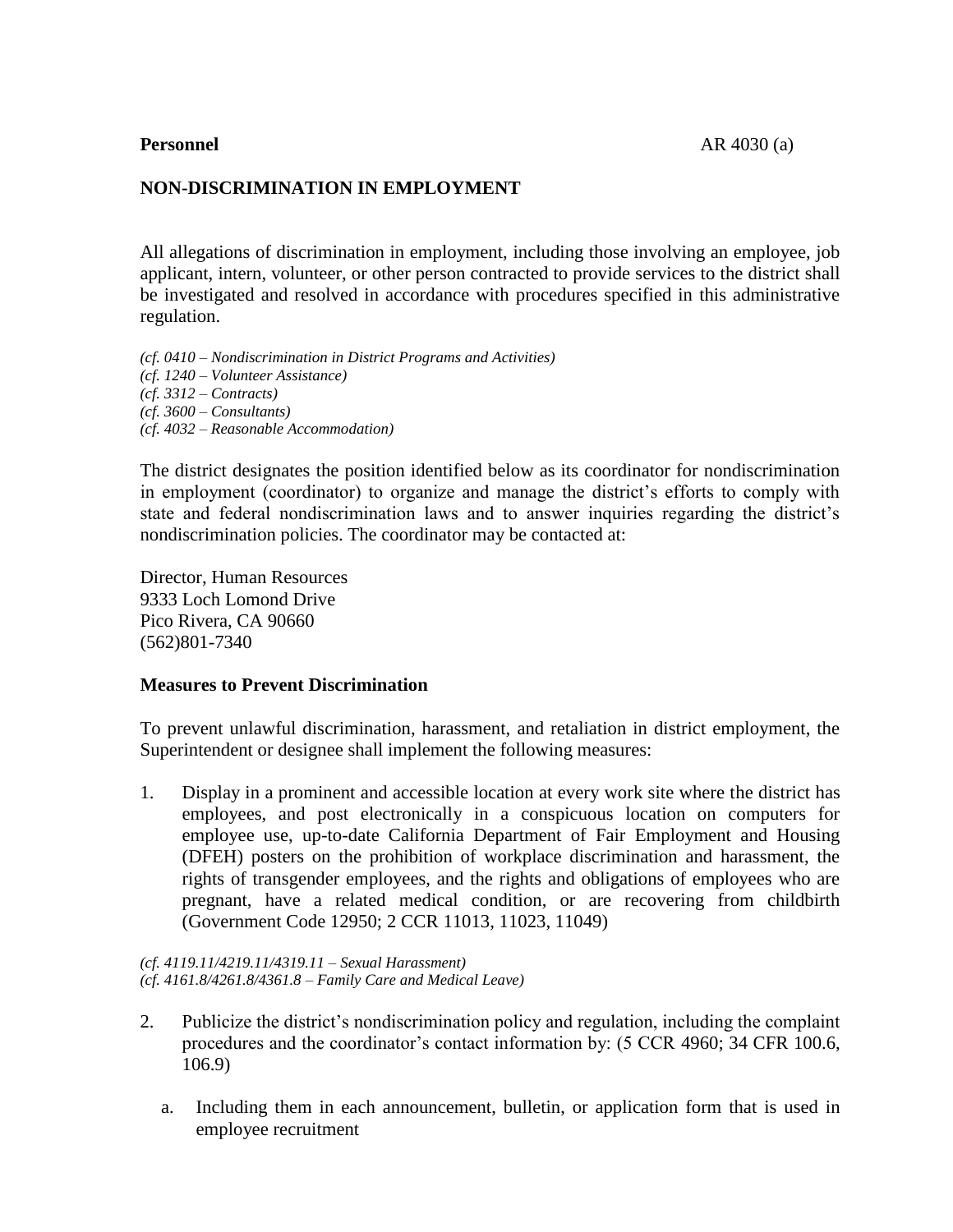- b. Posting them in all district schools and offices, including staff lounges and other prominent locations
- c. Posting them on the district's web site and providing easy access to them through district-supported social media, when available

*(cf. 1113 – District and School Web Sites) (cf. 1114 – District-Sponsored Social Media) (cf. 4111/4211/4311 – Recruitment and Selection)*

- 3. Disseminate the district's nondiscrimination policy and administrative regulation to all employees by one or more of the following methods: (2 CCR 11023)
	- a. Printing and providing a copy to all employees, with an acknowledgment form for each employee to sign and return
	- b. Sending a copy via email with an acknowledgement return form
	- c. Posting a copy on the district intranet with a tracking system ensuring all employees have read and acknowledged receipt of the policies
	- d. Discussing the policy and regulation with employees upon hire and/or during a new hire orientation session
	- e. Any other way that ensures employees receive and understand the policy

#### *(cf. 4112.9/4212.9/4312.9 – Employee Notifications)*

- 4. Provide to employees a handbook which contains information that clearly describes the district's nondiscrimination policy, procedures for filing a complaint, and resources available to employees who believe they have been the victim of any discriminatory or harassing behavior
- 5. Provide training regarding the district's nondiscrimination policy, including what constitutes unlawful discrimination, harassment, and retaliation and how and to whom a report of an incident should be made

The district may also provide bystander intervention training to employees which includes information and practical guidance on how to recognize potentially problematic behaviors and which may motivate them to take action when they observe such behaviors. The training and education may include exercises to provide employees with the skills and confidence to intervene as appropriate and to provide them with resources they can call upon that support their intervention. (Government Code 12950.2)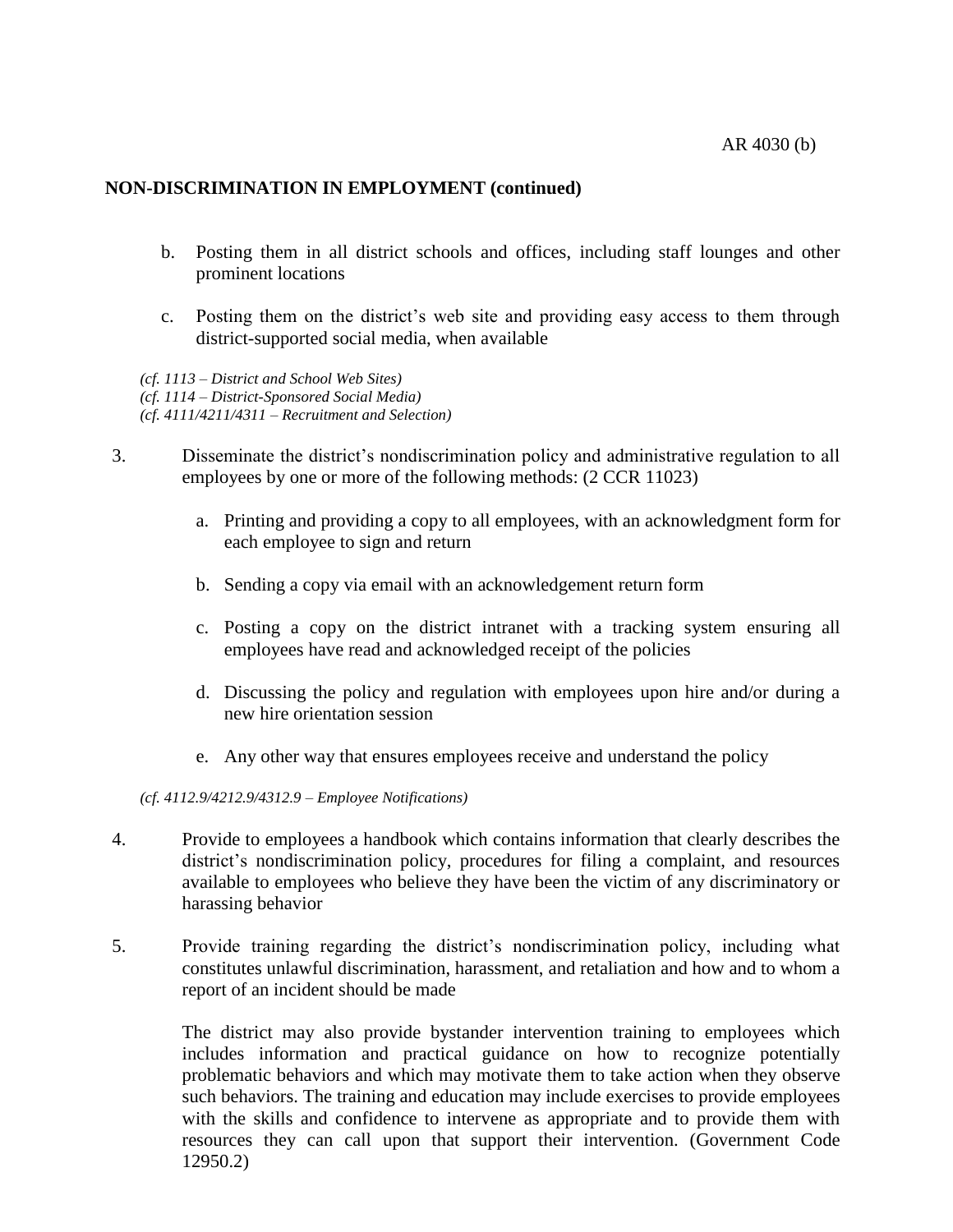- *(cf. 4131 – Staff Development) (cf. 4231 – Staff Development)*
- *(cf. 4331 – Staff Development)*
- 6. Periodically review the district's recruitment, hiring, and promotion processes and regularly monitor the terms, conditions, and privileges of employment to ensure district compliance with law
- 7. For any district facility where 10 percent of employees have a language other than English as their spoken language, translate the policy into every language spoken by at least 10 percent of the workforce (2 CCR 11023)

## **Complaint Procedure**

Complaints of sexual harassment shall be investigated and resolved in accordance with AR 4119.12/4219.12/4319.12 – Title IX Sexual Harassment Compliant Procedures if the alleged conduct meets the definition of sexual harassment pursuant to 34 CFR 106.30.

Any other compliant alleging unlawful discrimination or harassment shall be addressed in accordance with the following procedures:

1. **Notice and receipt of Complaint:** A complainant may inform a direct supervisor, another supervisor, the coordinator, the Superintendent or, if available, a complaint hotline or an ombudsman. The complainant's direct supervisor may be bypassed in filing a complaint when the supervisor is the subject of the complaint.

> The complainant may first attempt to resolve the situation informally with the complainant's supervisor before filing a written complaint.

> A supervisor or manager who has received information about an incident of discrimination or harassment, or has observed such an incident, shall report it to the coordinator, whether or not the complainant files a written complaint.

> The written complaint should contain the complainant's name, the name of the individual who allegedly committed the act, a description of the incident, the date and location where the incident occurred, any witnesses who may have relevant information, any available evidence of the discrimination or harassment, and any other pertinent information which may assist in investigating and resolving the complaint.

2. **Investigation Process:** The coordinator shall initiate an impartial investigation of an allegation of discrimination or harassment within five business days of receiving notice of the alleged discriminatory or harassing behavior, regardless of whether a written complaint has been filed or whether the written complaint is complete.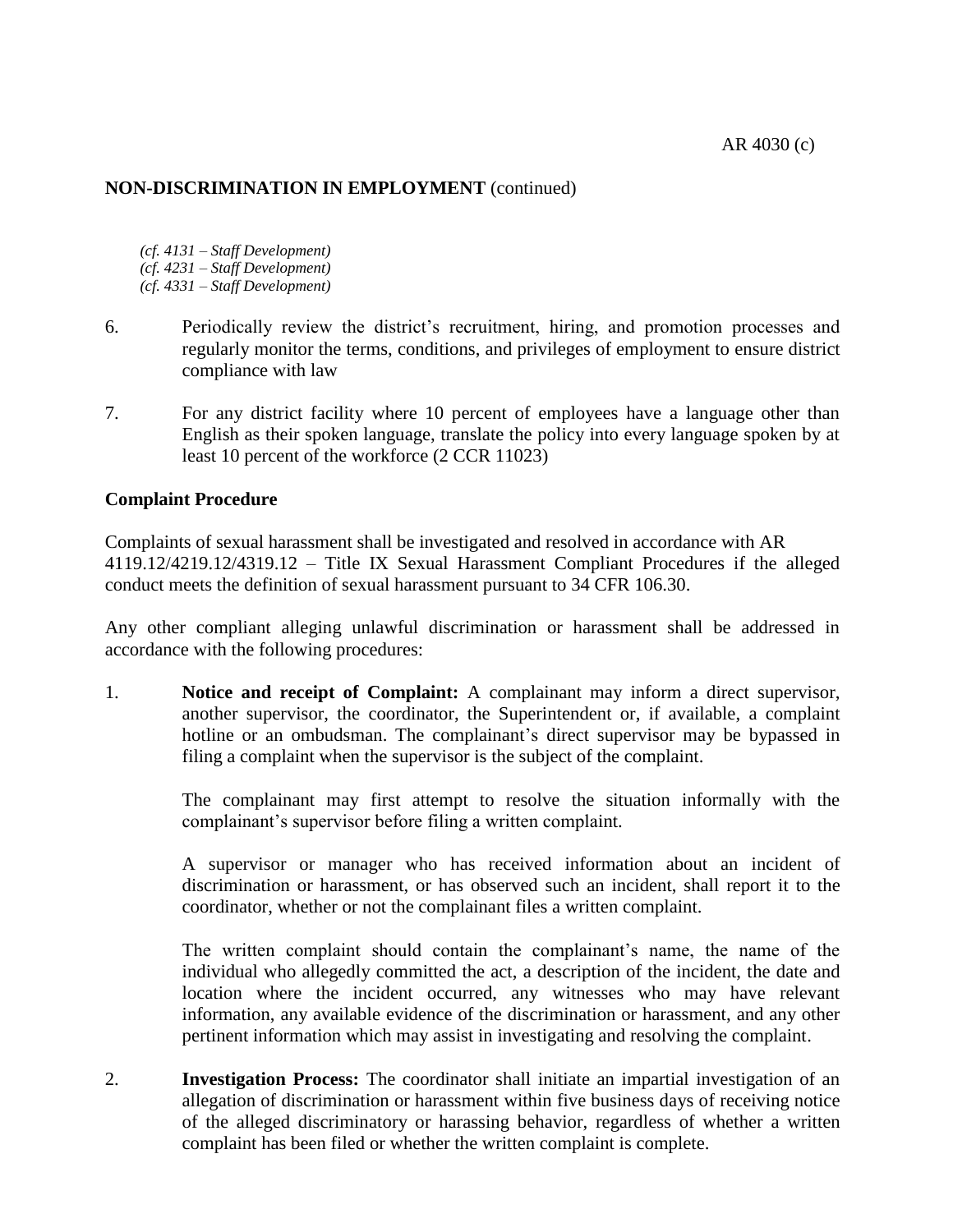The coordinator shall meet with the complainant to describe the district's complaint procedure and discuss the actions being sought by the complainant in response to the allegation. The coordinator shall inform the complainant that the investigation of the allegations will be fair, timely, and thorough and will be conducted in a manner that provides all parties due process and reaches reasonable conclusions based on the evidence collected. The coordinator shall also inform the parties that the investigation will be kept confidential to the extent possible, but that some information may be disclosed as necessary to conduct an effective investigation.

*(cf. 3580 – District Records) (cf. 4112.6/4212.6/4312.6 – Personnel Files) (cf. 4119.23/4219.23/4319.23 – Unauthorized Release of Confidential/Privileged Information)*

If the coordinator determines that a detailed fact-finding investigation is necessary, the investigation shall begin immediately. As part of this investigation, the coordinator should interview the complainant, the person accused, and other persons who could be expected to have relevant information.

The coordinator shall track and document the progress of the investigation to ensure reasonable progress and shall inform the parties as necessary.

When necessary to carry out the investigation or to protect employee safety, the coordinator may discuss the complaint with the Superintendent or designee, district legal counsel, or the district's risk manager.

The coordinator shall also determine whether interim measures, such as scheduling changes, transfers, or leaves, need to be taken before the investigation is completed in order to prevent further incidents. The coordinator shall ensure that such interim measures do not constitute retaliation.

3. **Written Report on Findings and Remedial/Corrective Action:** No more than 20 business days after receiving the complaint, the coordinator shall conclude the investigation and prepare a written report of the findings. This timeline may be extended for good cause.

> If an extension is needed, the coordinator shall notify the parties and explain the reasons for the extension.

> The report shall include the decision and the reasons for the decision and shall summarize the steps taken during the investigation. If a determination has been made that discrimination or harassment occurred, the report shall also include any corrective action(s) that have been or will be taken to address the behavior, provide appropriate options for remedial actions and resolutions for the complainant, and ensure that retaliation or further discrimination or harassment is prevented. The report shall be